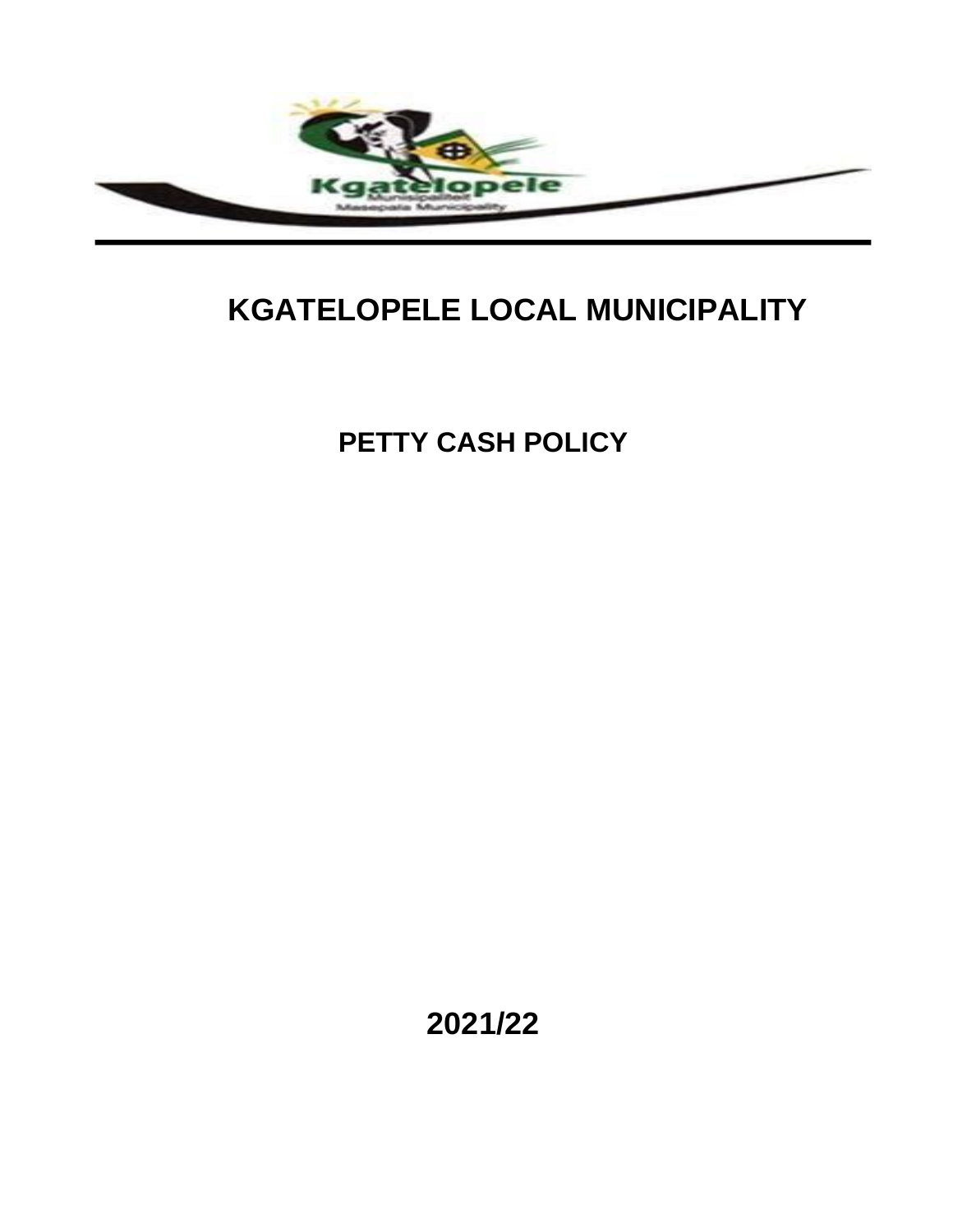# **TABLE OF CONTENTS**

# **PAGE**

- **1. INTRODUCTION**
- **2. REGULATORY FRAMEWORK**
- **3. OBJECTIVES**

#### **4. DEFINITIONS**

# **5. RESPONSIBILITY AND ACCOUNTABILITY**

# **6. PETTY CASH POLICY**

- 6.1 General Policy
- 6.2 Establishing and Operating a Petty Cash Float
- 6.3 Security of Petty Cash Floats
- 6.4 Completing a Cash Purchase Claim Form
- 6.5 Sub-Advances to Staff Members
- 6.6 Out-of-Pocket Payments
- 6.7 Reimbursement of Petty Cash Floats
- 6.8 Shortages and Losses
- 6.9 Internal Controls
- 6.10 Procedure where a Petty Cash Float is Repaid / Cancelled

# **7. IMPLEMENTATION AND REVIEW PROCESS**

# **8. SHORT TITLE**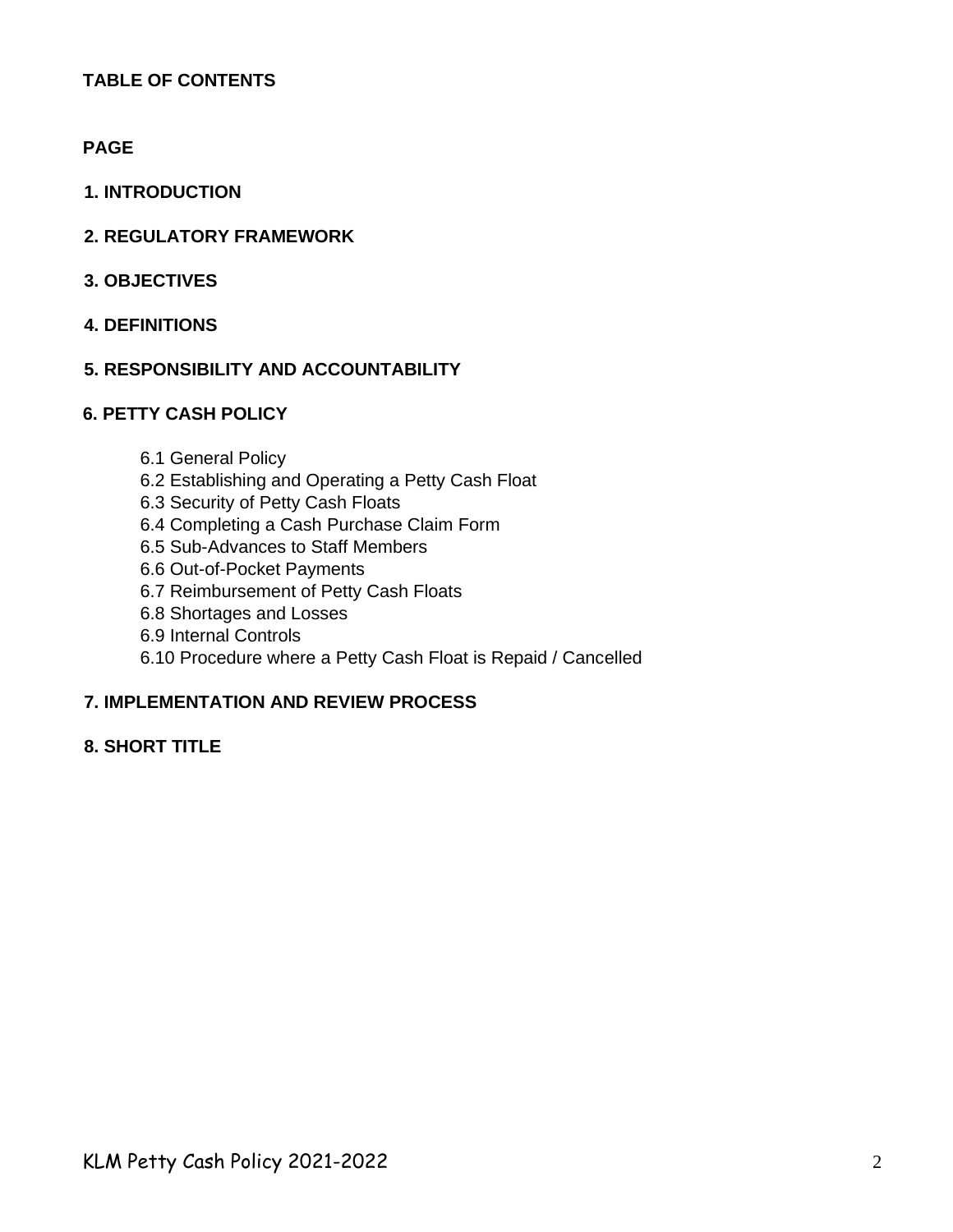# **1. INTRODUCTION**

The accounting officer of a municipality is responsible for the management of the expenditure of the municipality in an effective and controlled manner. This includes Petty Cash, which is a small amount of funds that are minor in the form of cash, used for expenditure where it is impractical to obtain prior quotations due to the nature of the goods, monitory value and / or services required. Therefore the Kgatelopele Municipality adopts the following petty cash policy.

# **2. REGULATORY FRAMEWORK**

- a) Municipal Finance Management Act 56 of 2003
- b) Kgatelopele Supply Chain Management Policy

#### **3. OBJECTIVES**

Compliance with the regulatory framework in terms of the relevant legislation is required. The objectives of the policy are to ensure that:

- a) Goods and / or services are procured by the municipality in accordance with authorised process only;
- b) The municipality has and maintains an effective Petty Cash system of expenditure control;
- c) Sufficient Petty Cash is available when required; and
- d) The items to be procured are approved Petty Cash items.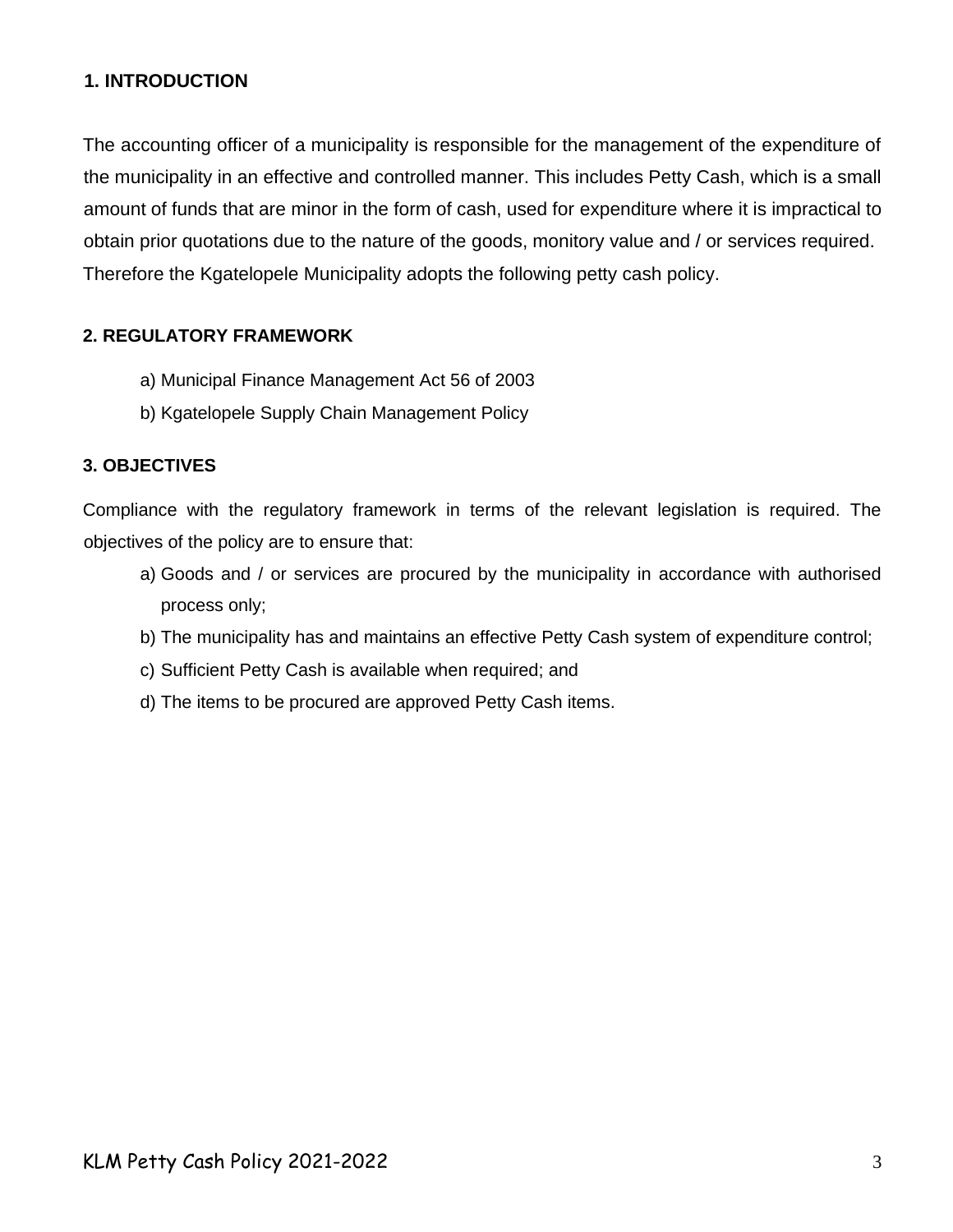#### **4. DEFINITIONS**

**Accounting Officer:** The person appointed by council in terms of section 82 of Act 117 of 1998, also known as the Municipal Manager, and defined in terms of section 60 of Act 56 of 2003 (MFMA). **Chief Financial Officer:** The person designated in terms of section 80(2) (a) of Act 56 of 2003 (MFMA), and includes any person acting in that position or to whom authority is delegated. **Petty Cash:** A relatively small amount of cash kept at hand for making immediate payments for miscellaneous small expenses.

**Petty Cash Float:** The total sum of Petty Cash which has been granted to a Petty Cash Officer. **Petty Cash Officer:** An employee, made responsible for the day-to-day operating of the Petty Cash Float. **Reconciliation:** Is the process of comparing information, for example cash spent, compared with the relevant documentation and receipts. 2

**Sub-advances:** A relatively small amount of cash, made available by the Petty Cash Officer on request, to buy miscellaneous small items.

#### **5. RESPONSIBILITY AND ACCOUNTABILITY**

The key responsibilities in terms of the MFMA (Section 65) are:

#### **Accounting Officer (Municipal Manager)-**

5.1 The accounting officer of a municipality is responsible for the management of the expenditure of the municipality.

5.2 The accounting officer must for the purpose of subsection (1) take all reasonable steps to ensure:

- (a) that the municipality has and maintains an effective system of expenditure control, including procedures for the approval, authorisation, withdrawal and payment of funds;
- (b) that the municipality has and maintains a management, accounting and information system which:
- (i) recognises expenditure when it is incurred;
- (ii) accounts for creditors of the municipality; and
- (iii) accounts for payments made by the municipality;
- (c) that the municipality has and maintains a system of internal control in respect of creditors and payments;
- (d) that payments by the municipality are made:

(i) directly to the person to whom it is due unless agreed otherwise for reasons as may be prescribed; and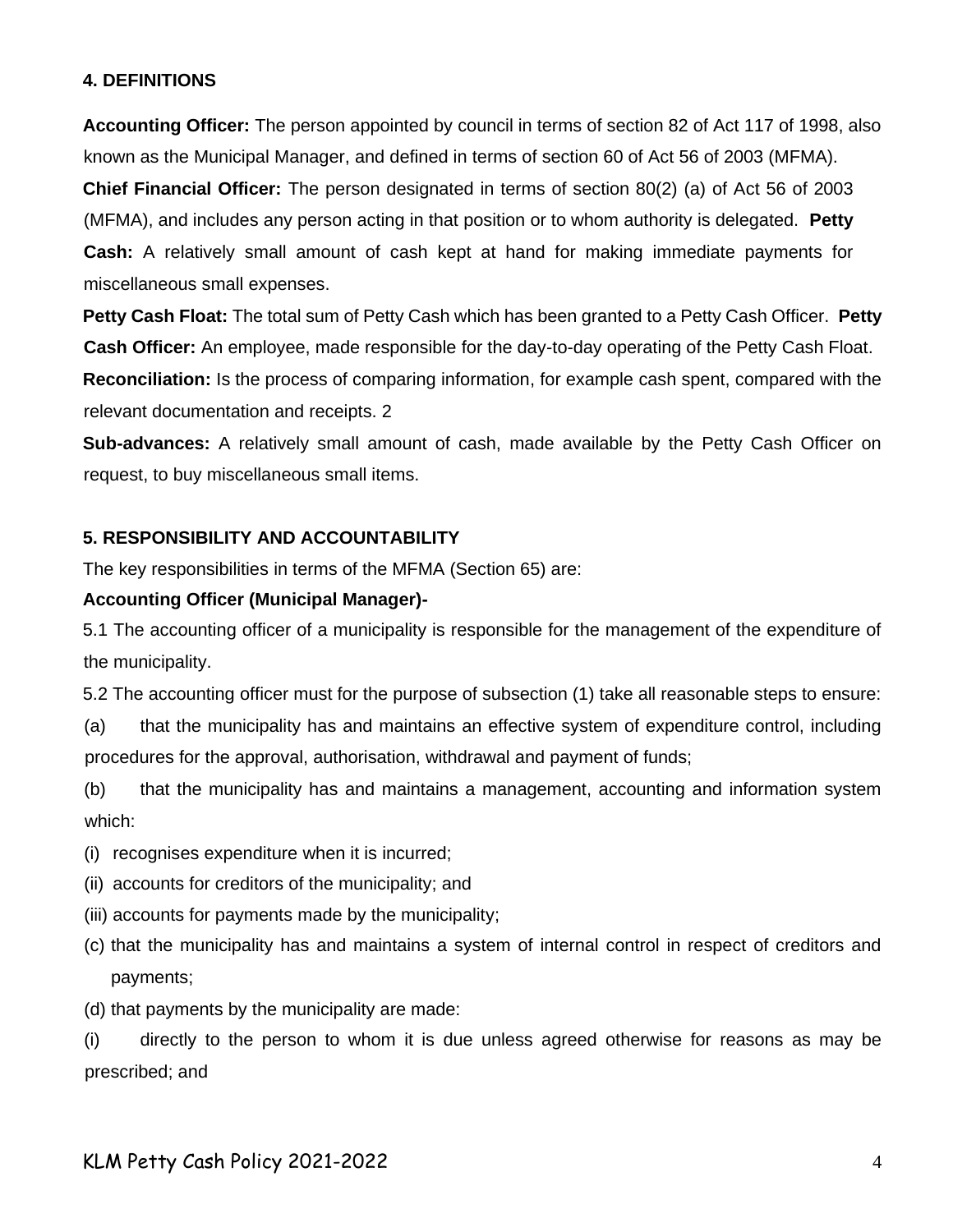(ii) either electronically or by way of non-transferable cheques, provided that cash payments and payments by way of cash cheques may be made for exceptional reasons only, and only up to a prescribed limit;

The Municipal Manager delegates authority to the Chief Financial Officer.

# **6. PETTY CASH POLICY**

#### **6.1 General Policy**

(a) (i) The use of a petty cash float **(a float may not exceed R2000-00)** is strictly confined to **individual cash purchases of up to a maximum of R200-00.** The Head of department may approve petty cash purchases up to R200.00;

- (b) The expenditure with regard to petty cash purchases shall not be deliberately split into more than one transaction to avoid the said limit;
- (c) A petty cash float is not to be used for any of the following:
- (i) the cashing of cheques;
- (ii) loans to any person whatsoever;
- (iii)payment of personal remuneration to any person whatsoever, whether for fees, salaries, wages, travel allowance as part of remuneration, honorarium or other reason, unless authorized by the Chief Financial Officer;
- (iv) for instalment invoices such as rental of equipment or open orders, even if the amount falls within the specified limit;
- (v) any purchase violating the true meaning of petty cash transactions, or petty cash purchases from a trading creditor that does exist on the Kgatelopele municipal financial system will be regarded as a deviation from the accepted accounting practices in the use of Petty Cash and shall constitute a serious offence under the Disciplinary Code, unless authorized by the Chief Financial Officer; (d) Other cash floats may also be established for the purpose of providing change for a cash register, or any other purpose approved by the Chief Financial Officer. Use of such floats is restricted to the purpose for which they were established and does not form part of the scope of this policy; (e) The Accounting Officer, or delegated official, may conduct internal audits to evaluate compliance with this policy.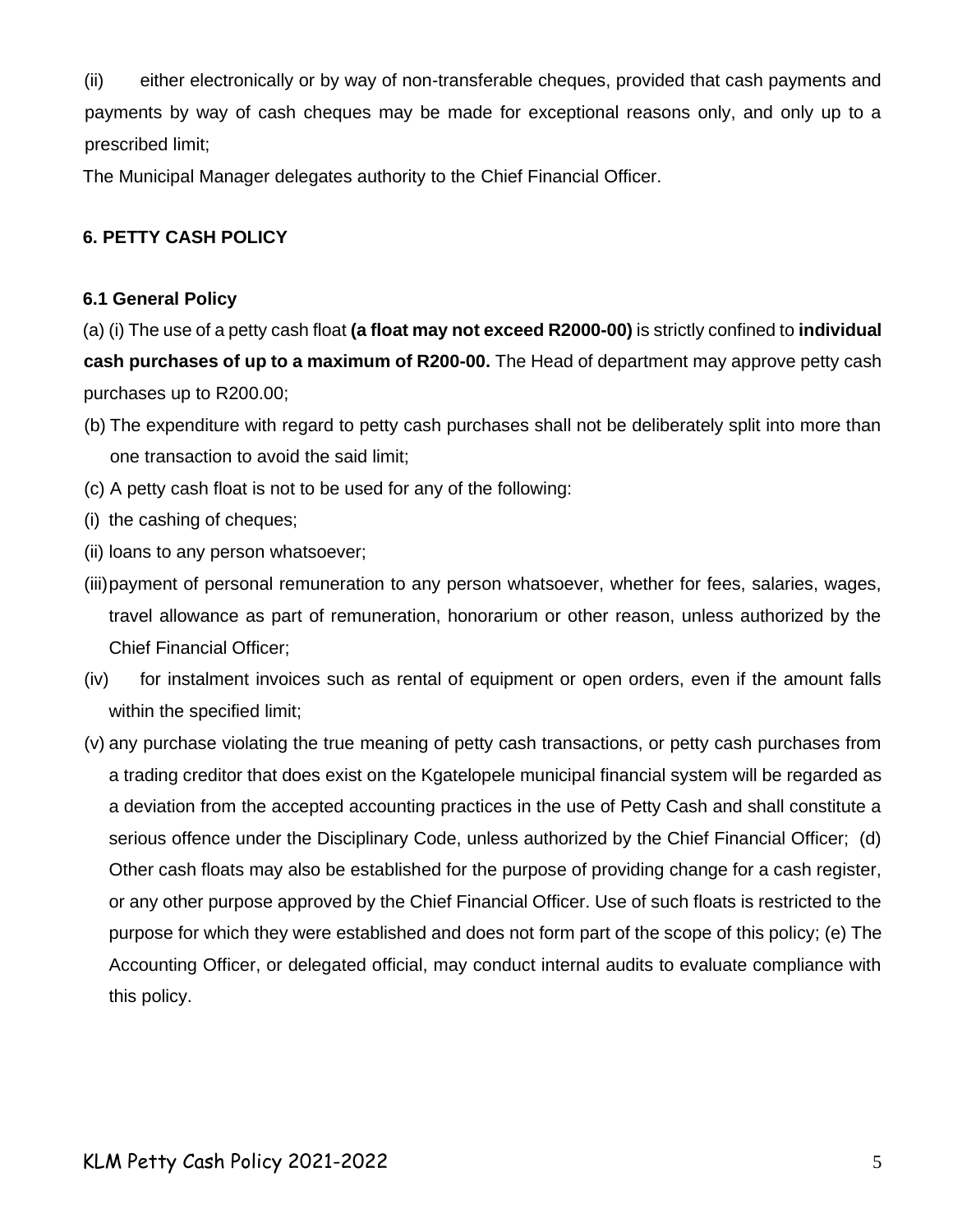# **6.2 Establishing and Operating a Petty Cash Float**

(a) To establish a new petty cash float or increase an existing advance, a written application must be made to the Chief Financial Officer by the relevant Manager of a department.

(b) A request for the establishment of an advance will indicate the position of a senior administrative employee to be held responsible for the control over the petty cash float within the relevant department.

(c) The senior supply chain practitioner mentioned under 6.2 (b) will be responsible for the security and leave arrangement in place to ensure safe custody of funds in the office.

(d) The minimal security arrangement that will be acceptable is that the float will be kept in a locked box which will be kept in a locked filing cabinet or safe.

#### **6.3 Security of Petty Cash Floats and Documentation**

- (a) The cash on hand and used petty cash vouchers are to be kept in a locked box for which there should be two keys. One key is to be retained by the petty cash officer (on their person) normally responsible for the petty cash and the other to be kept senior administrative employee mentioned under 6.2 (b) in a sealed envelope in the office safe or other secure place, to be used only in an emergency.
- (b) The locked petty cash box must be kept in a secure place when not in use and should be removed and returned by the responsible staff member only. At no stage should staff other than the responsible administrative/clerical staff member have access to the storage place of the petty cash box.
- (c) Under no circumstance are keys to be left in the lock to the petty cash box, cabinet or safe.
- (d) If the responsible Petty Cash Officer is either going on leave or is leaving the Municipality's employment, the Petty Cash Officer must perform a reconciliation and a Summary Claim Cover Page compiled, before possession of Petty Cash, can be handed over.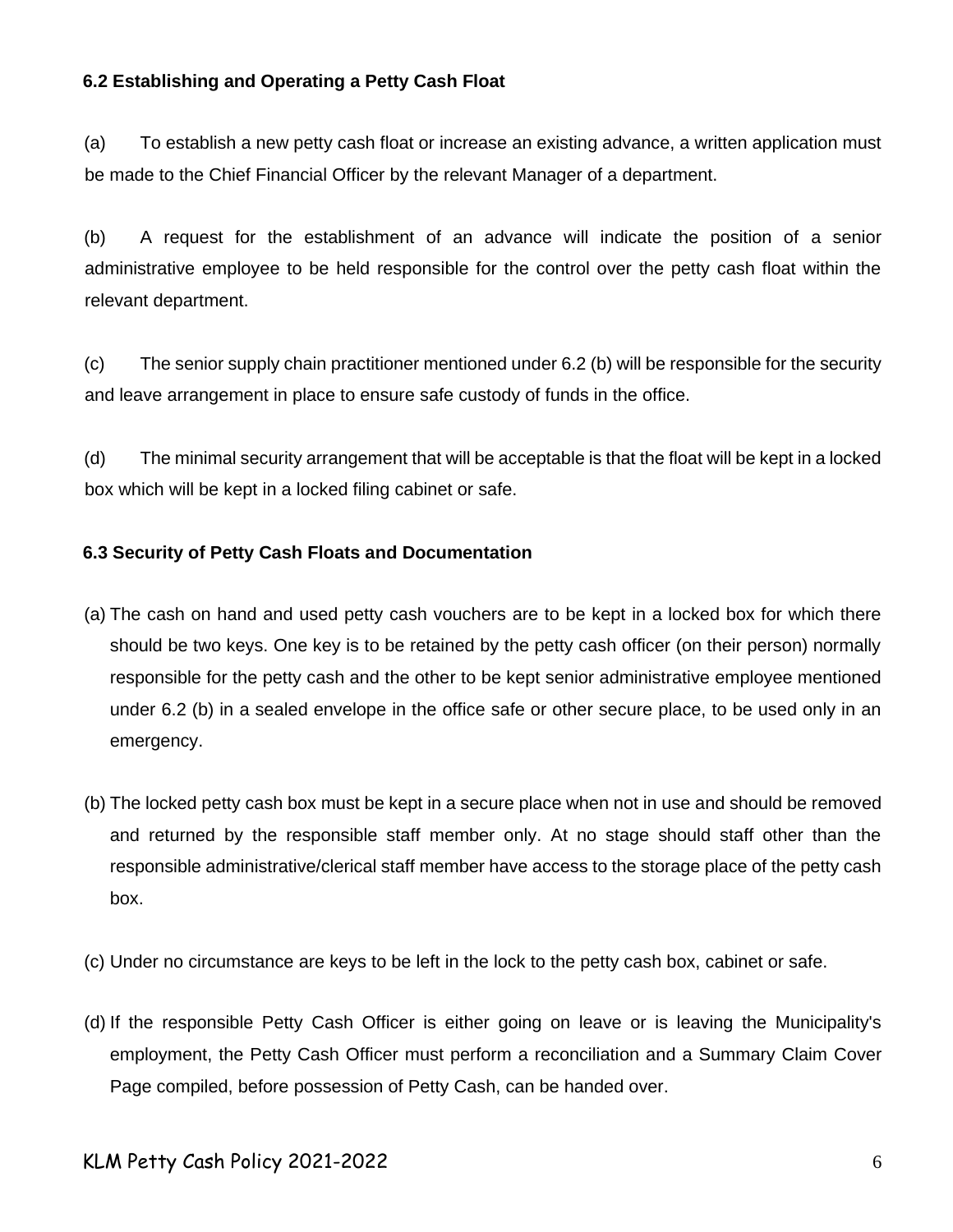The Summary Claim Cover Page must be signed by both the Petty Cash Officer and the recipient, in order to verify that the amount in cash, correspond with the balance on the Summary Claim Cover When the Petty Cash is returned to the Petty Cash official, the same processes must be taken.

# **6.4 Completing a Cash Purchase Claim Form**

(a) Petty cash stationery is available from the Supply Chain Section (Financial Services). The form consists of two parts:

- (i) Cash Purchase Claim page
- (ii) Cash Purchase Record page
- (iii) Receipt for cash advance (Only when appropriate, refer paragraph on Advances).
- (b) All details entered on the Cash Purchase Claim must appear on the Cash Purchase record page.
- (c) The Cash Purchase Claim must be completed as follows:
- (i) description and cost of the goods/services purchased
- (ii) purchaser's signature
- (iii)correct vote number with an adequate budget to be charged (iv) signature of the Officer in Charge of Petty Cash.
- (d) Original receipts and other valid documentation as required must be attached as proof of payment, with the signature of an appropriate financial delegate on this documentation. The receipt and invoice must be in a formal business format. Receipts must set forth the complete description of the purchase. When a vendor's printed invoice is used as a receipt, the invoice must clearly indicate that it has been paid.
- (e) A financial delegate cannot authorise a cash purchase claim where he or she is the purchaser.

#### **6.5 Sub-Advances to Staff Members**

(a) If it is necessary to make an initial sub-advance to a staff member, a receipt for cash advance must be completed. The receipt for cash advance form must be completed as follows:

- (i) description and *estimated* cost of the goods/services purchased;
- (ii) purchaser's signature;

# KLM Petty Cash Policy 2021-2022 7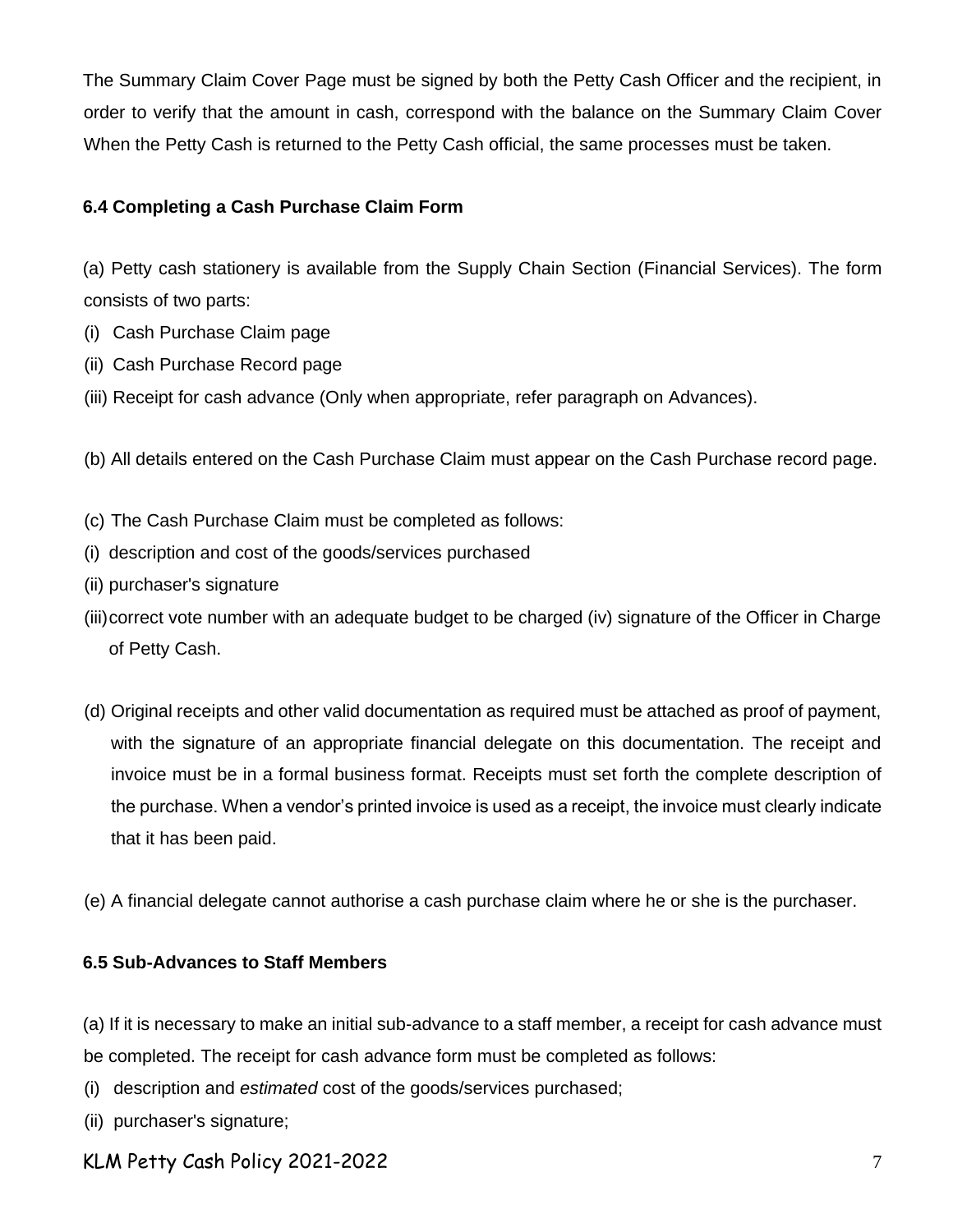- (iii) correct vote number with an adequate budget to be charged;
- (iv) signature of the Petty Cash Officer.
- (b) In order to receive an initial sub-advance, the relevant staff member must submit an approval notice (authorized by a delegated official) to the Petty Cash Officer.
- (c) On completion of the purchase, the recording-, documentation- and authorization requirements will be as stated in the above paragraph: Completing a Cash Purchase Claim Form (Section 6.4).
- (d) All such sub-advances will be accounted for within 24 hours, by submitting original receipts and other applicable documentation required, attached as proof of payment (with the approval signature on the documentation). Where this cannot be achieved, the buyer will be liable to pay back the advance without any delay or if not possible, alternatively be for the immediate recovery from the individual's salary.
- (e) No more than one advance will be made to any one individual at a time.

## **6.6 Out-of-Pocket Payments**

(a) Where a staff member has made a purchase from own funds and seeks reimbursement from the petty cash, supporting documentation must be provided to substantiate the claim.

(b) The responsibility to ensure that the purchase will be in accordance with all the prescriptions of this policy will be the sole responsibility of the purchaser of such item(s).

(c) The recording-, documentation- and authorization requirements will be as stated in the above paragraphs (Section 6.4).

#### **6.7 Reimbursement of Petty Cash Floats**

(a) A petty cash float is operated on the basis that expenditure from the float is periodically reimbursed. Such reimbursement requires-

- (i) returning the cash level of the petty cash float to its original level, and;
- (ii) charging the expenditure which has been made to the correct expenditure vote.

# KLM Petty Cash Policy 2021-2022 8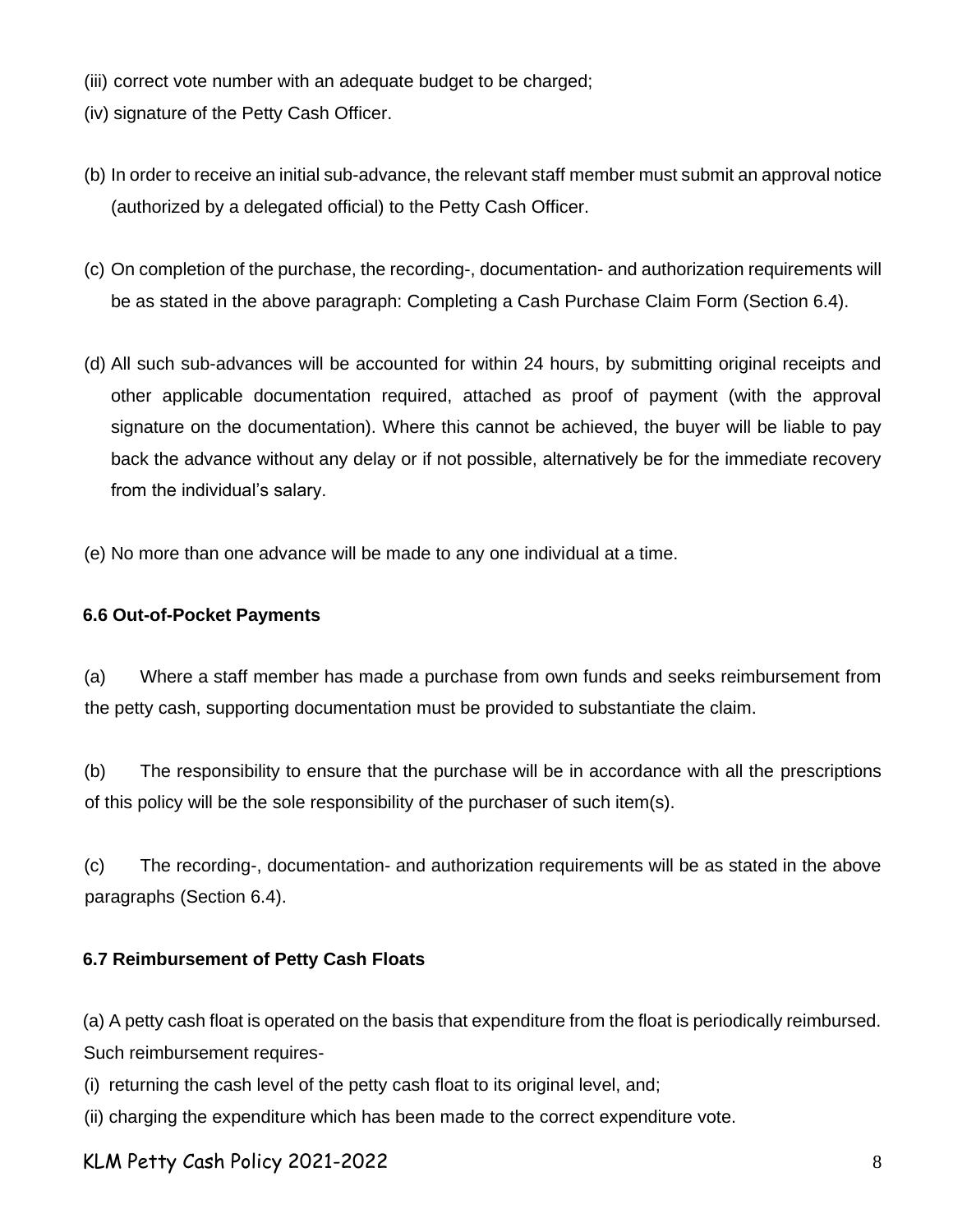(b) Accordingly, **at any point of time**, the sum of the cash on hand, i.e. remaining unspent, plus the cash advances for un-finalised purchases, plus the completed cash purchase claim forms, updated on the Summary Cash Purchase Claim form, shall equal the level of the petty cash advanced to a Department.

(c) Completed Cash Purchase Claim forms, with attached cash register slips, etc., must be submitted to the Expenditure Section for reimbursement, after the Summary Claim Cover Page and attached documentation have been authorised by a financial delegate.

(d) Reimbursement of claims where supporting documentation as prescribed in this policy is absent / missing, will be declined.

(e) The prescribed Summary Cash Purchase Claim form as well as other relevant forms attached to it must be completed in full.

(f) The most recently completed Cash Purchase Claim form must record the reconciliation of the petty cash float. The Accountant: Creditors will decline reimbursement of claims where this is not supplied.

(g) A petty cash float must never be reimbursed with funds derived from any other source whatsoever.

#### **6.8 Shortages and losses**

(a) The holder of the Petty Cash float will be held accountable for any shortages and / or losses unless there is physical evidence of breaking in and no act or omission on the part of the relevant official contributed to the loss.

(b) Any shortages in respect of a petty cash float must be reimbursed immediately by the responsible petty cash officer.

(c) Where a petty cash float is stolen the incident must be reported promptly to the Chief Financial Officer in the required format, after a case has been logged at the South African Police Services.

# KLM Petty Cash Policy 2021-2022 9